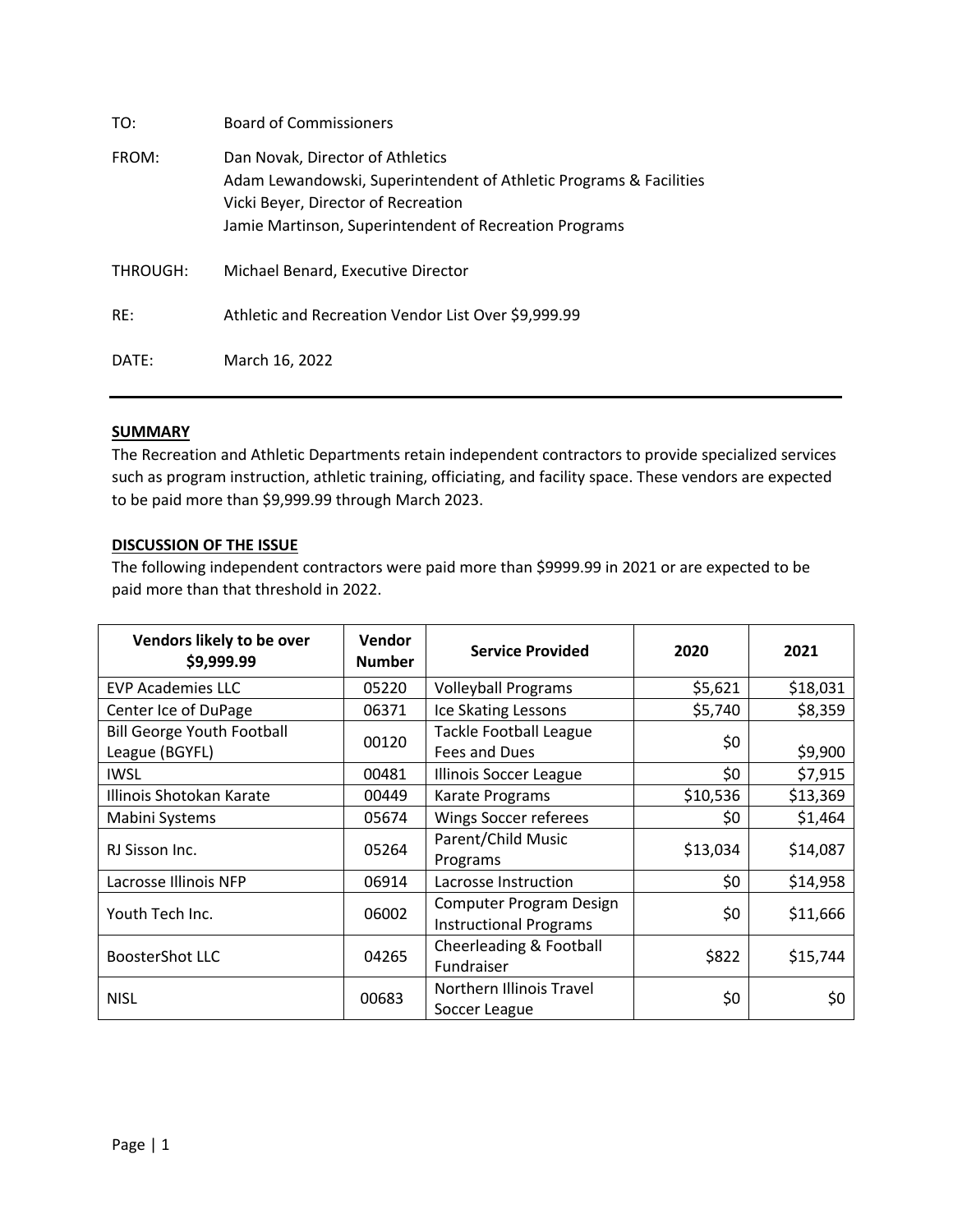| Vendors over \$25,000 State<br><b>Bidding Law</b> | Vendor<br><b>Number</b> | <b>Service Provided</b>                                                     | 2020      | 2021       |
|---------------------------------------------------|-------------------------|-----------------------------------------------------------------------------|-----------|------------|
| <b>Hot Shot Sports</b>                            | 06851                   | Youth Athletic Programs                                                     | \$2,273   | \$36,593   |
| Soccer Shots (Carly's Kickers LLC)                | 05083                   | <b>Youth Soccer Programs</b>                                                | \$21,299  | \$45,633   |
| <b>Future Pros</b>                                | 00308                   | Soccer Camps & Trainers                                                     | \$103,369 | \$149,687  |
| Chicagoland Whistles, Inc.                        | 00643                   | Referees/Officials<br>(Basketball)                                          | \$24,615  | \$10,894   |
| Naperville Yard                                   | 05756                   | <b>Facility Rental (Wings)</b>                                              | \$5,063   | \$22,830   |
| <b>TJ Official Finders</b>                        | 04857                   | Referees/Officials (Football,<br>Baseball/Softball, Soccer &<br>Basketball) | \$32,980  | \$73,601   |
| Redlok Productions Inc.                           | 09534                   | Cheer Competition and State<br>Fees                                         | \$150     | \$43,040   |
| Chicago Classic Coach                             | 05068                   | <b>Transportation MLC Trips</b>                                             | \$1,109   | \$10,031   |
| To the Next Level Basketball                      | 06641                   | <b>Basketball Instruction</b>                                               | \$36,635  | \$26,775   |
| <b>Tumbling Times</b>                             | 06555                   | <b>Tumbling Programs</b>                                                    | \$12,173  | \$30,619   |
| YSSL (Young Sportsmen's Soccer                    | 06201                   | Young Sportsman Soccer                                                      | \$750     | \$18,545   |
| League)                                           |                         | League/Wings Boys                                                           |           |            |
| All in Athletics                                  | 06976                   | <b>Basketball Instruction</b>                                               | \$0       | \$8,010.07 |
| Arin Enge                                         | 06689                   | <b>Tennis Instruction</b>                                                   | \$0       | \$17,414   |

# **PREVIOUS COMMITTEE/BOARD ACTION:**

Athletic and Recreation Department specialized service vendors over \$9,999.99 was last approved by the Wheaton Park District Board of Commissioners on March 17, 2021. Wheaton Park District Finance Policies were last reviewed and approved by the Board of Commissioners on May 19, 2021.

# **REVENUE OR FUNDING IMPLICATIONS**

Program fees and charges cover the cost of the services. In addition, the profit margin on most recreation/athletic program is a minimum of 34%.

# **RECOMMENDATION:**

Recommend Board Approval of the 2022 Athletic and Recreation Program Services Independent Contractor Agreements Resulting in Expenditures over \$10,000

# **BIDDING POLICY**

- A. Purchase of goods or services estimated to exceed in value the legal limit set by Illinois statues shall follow these bidding procedures:
	- 1. The Wheaton Park District shall award contracts for supplies, materials, and labor more than the legal limit to the lowest responsible bidder after proper advertisement and receipt of sealed bids. Exclusions include professional services, computer hardware and software and utility services including telecommunications and interconnect equipment, software, and services. Contracts for professional services exempted include those for services where the individuals possess a high degree of professional skill where the ability or fitness of the